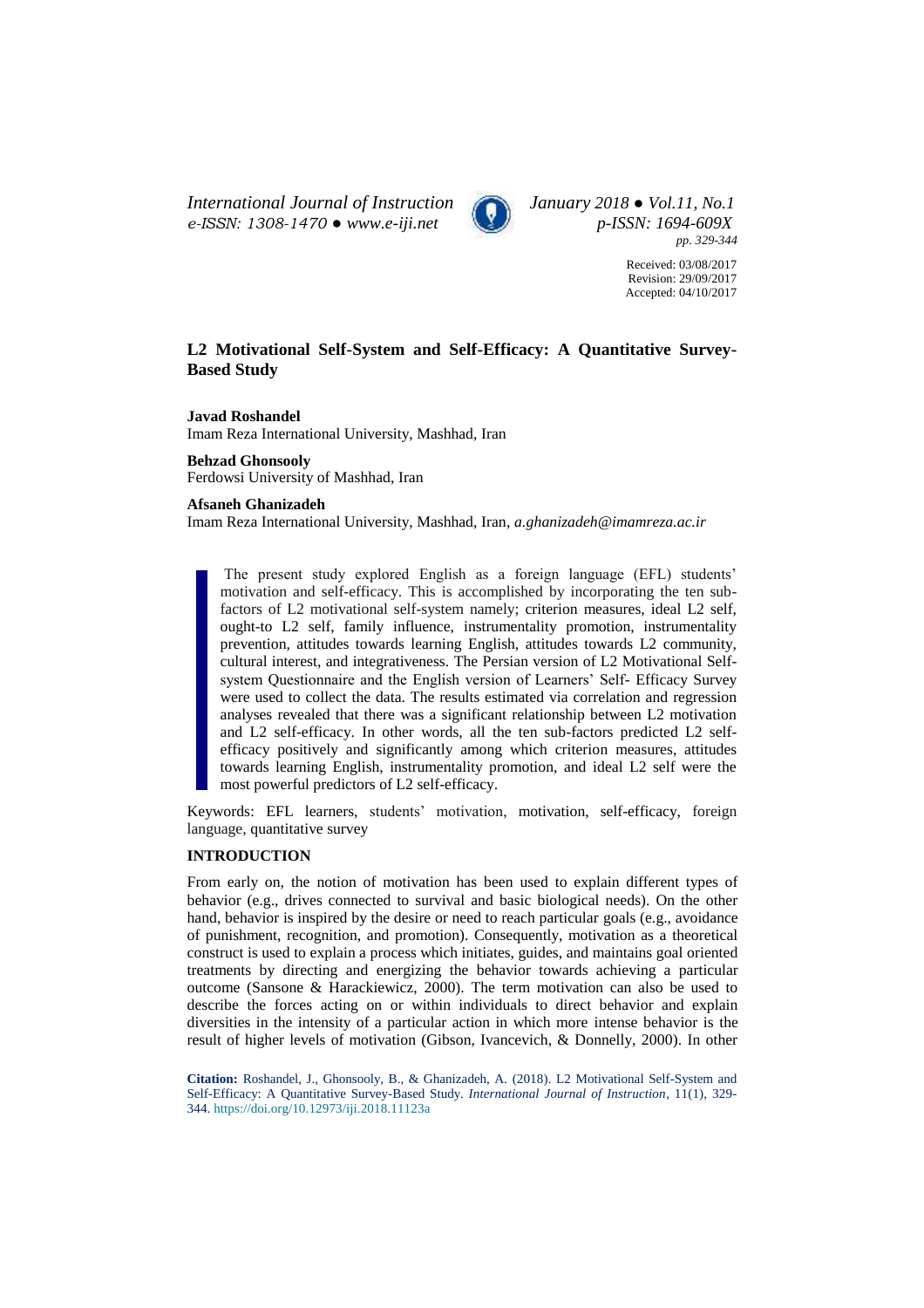words, motivation is intentional and directional. It is intentional since it refers to the persistence of actions and personal choices. It is also directional which implies that there is a driving force to attain a specific goal (Nel, Gerber, Van Dyk, Haasbroek, Schultz, Sono, & Werner, 2001). In line with these conceptualizations, motivation as a key contributor to L2 mastering is believed to encompass all other factors involved in L2 learning (Ghanizadeh & Rostami, 2015). Motivation thus embodies causes of people's actions, desires, and needs. According to Dörnyei (2001), motivation is a highly complex and multifaceted issue shaping one of the most crucial human characteristics. In other words, motivation is the changing arousal in an individual that instigates, terminates, and evaluates the cognitive processes in which primary desires and wishes can be prioritized and acted out.

Self-efficacy as another factor pertained to the present research can be defined as individuals' beliefs about their capabilities to produce designated levels of performance that exercise influence over events that affect their lives (Bandura, 1994). Bandura (1986) believes people's beliefs about their efficacy can be developed by four main sources of influence. It is widely accepted among educationalists that learners' beliefs and perceptions have a decisive role in creating learning environments that encourage them to become motivated learners, and to be persistent in their efforts to reach their personal achievement potential (Dweck, 2000). So it is reasonable to assume that learners' feelings influence the whole process of learning and in turn is shaped by their motivational disposition.

The pivotal objective of the present study is to delve into Dornyei's L2 motivational self-system in relation to self-efficacy to probe how these motivational factors interact.

### **REVIEW OF THE RELATED LITERATURE**

In 2005, Zoltán Dörnyei, Professor of Psycholinguistics at the University of Nottingham, outlined the basis of a new approach to conceptualize L2 learning motivation within a "self" framework — the L2 Motivational Self System. As Dörnyei and Ushioda (2011) noted, this theoretical model was proposed "as a comprehensive synthesis of past research on the main dimensions of language learning motivation" (p. 79) and "as a natural progression from Gardner's theory" (p. 80). The L2 Motivational Self System represents a major reformation of the previous motivational thinking, and its introduction marks the beginning of a new era in L2 motivation research, the sociodynamic period. The new term has been recognized by many as the most promising framework to move L2 motivation research forward (Csizér & Kormos, 2009; MacIntyre et al., 2009; Ortega, 2009; Taguchi et al., 2009).

As Dörnyei and Ushioda (2011) pointed out, during the latter decades of the 20th century and the first decade of this century, with globalization, the fall of communism, and widespread political and economic migration, the world traversed by L2 learners has changed dramatically. In response to this changing global reality, L2 motivation is currently undergoing the process of being radically re-conceptualized and re-theorized in the context of contemporary notions of self and identity. Specifically, the L2 Motivational Self System has grown out of the combined effects of two significant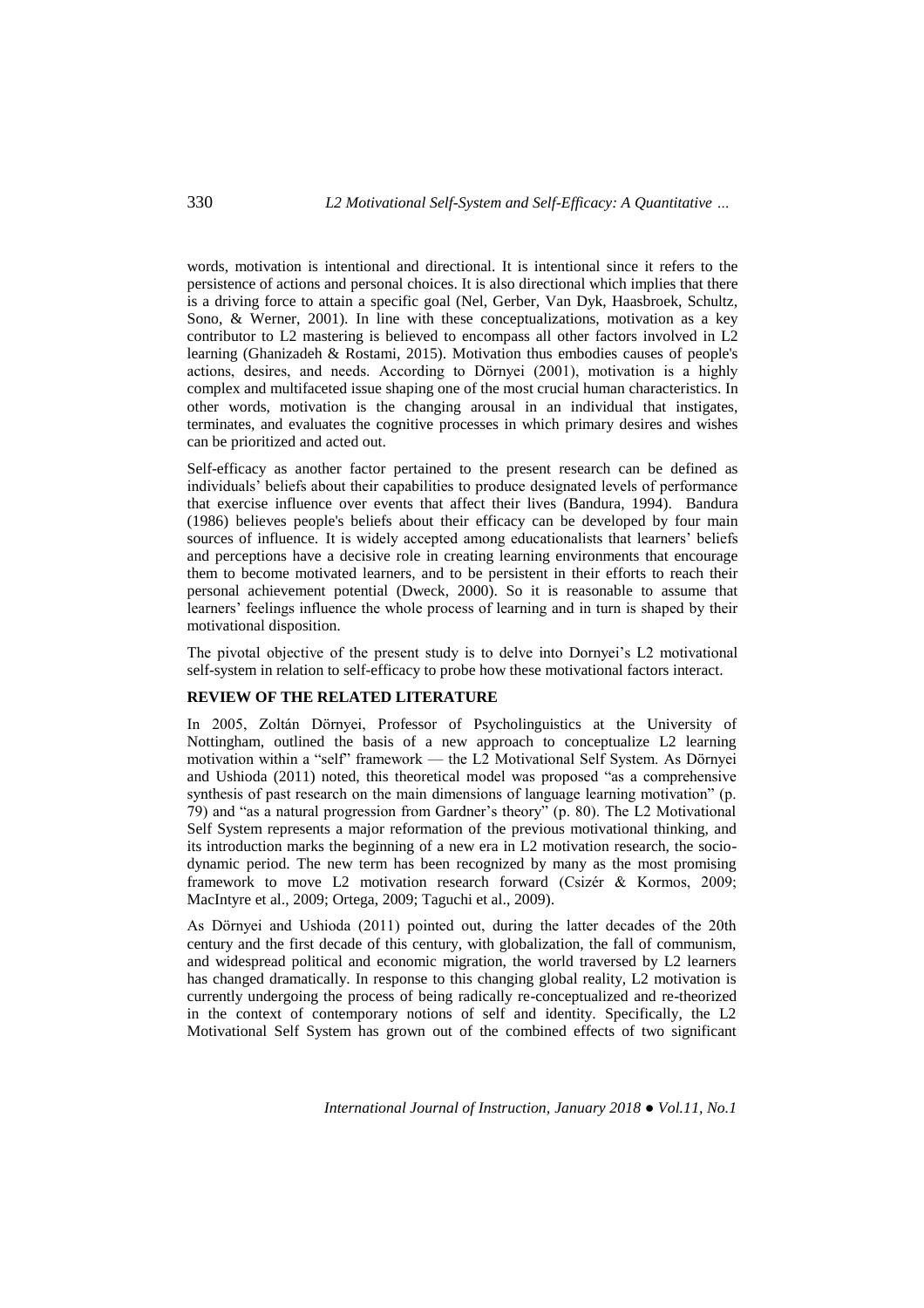theoretical developments, one taking place in the L2 field, the other in mainstream psychology. The growing dissatisfaction with the integrative motivation and major developments in psychological research on self helped the new model come into being (Dörnyei, 2009).

Dörnyei and other L2 motivation researchers (Csizér & Kormos, 2009; Taguchi et al., 2009) believe that the concept of possible selves (Markus & Nurius, 1986) offers the most promising way forward if L2 motivation research intends to move beyond integrativeness. Dörnyei (2005) explained that data obtained from a large-scale motivation survey were the trigger for his proposal of the L2 self-system. In 1993, 1999, and 2004, Dörnyei and Csizér conducted a repeated stratified national L2 learning attitude/motivation survey, which involved over 13,000 teenage L2 learners of English, German, French, Italian, and Russian in Hungary. It was the largest L2 motivation study ever, and its findings were detailed in a book entitled *Motivation, language attitudes and globalization: A Hungarian perspective* (Dörnyei, Csizér, & Németh, 2006). As Taguchi et al. (2009) noted, one of the main findings of the study was that integrativeness was the most important component of the L2 motivation construct in the sense that, as demonstrated by Dörnyei and Csizér (2006), it "explained almost as much of the variance of the criterion measures as all the motivation components together" (p. 453). Although the power of integrativeness was supported by Gardner's (1985) work, it did not make sense that it would have such an impact in a foreign language context like Hungary in which there was practically no English speaking community which English learners could join. The potency of integrativeness in a country without a salient L2 group certainly remains an enigma… (p. 67).

As mentioned above, major theoretical developments that took place in psychological research of the self enabled the re-conceptualization and re-theorization of the integrative concept from the perspective of self and identity. The formulation of Dörnyei's (2005) L2 Motivational Self System owes much to Higgins' (1987) Self-Discrepancy Theory which is one of his most notable contributions to the psychological research on self and identity. Higgins (1989) described Self-Discrepancy Theory as "a general theory relating different patterns of self-beliefs to different kinds of emotional motivational predispositions" (p.129).

Within this theoretical framework, the analysis of the self starts from the recognition of its three basic domains; namely, the actual self, the ideal self, and the ought self. As Higgins (1987) explained:

There are three basic domains of the self: (a) the actual self, which is your representation of the attributes that someone (yourself or another) believes you actually possess; (b) the ideal self, which is your representation of the attributes that someone (yourself or another) would like you, ideally, to possess (i.e., a representation of someone's hopes, aspirations, or wishes for you); and (c) the ought self, which is your representation of the attributes that someone (yourself or another) believes you should or ought to possess (i.e., a representation of someone's sense of your duty, obligations, or responsibilities). (pp. 320-321)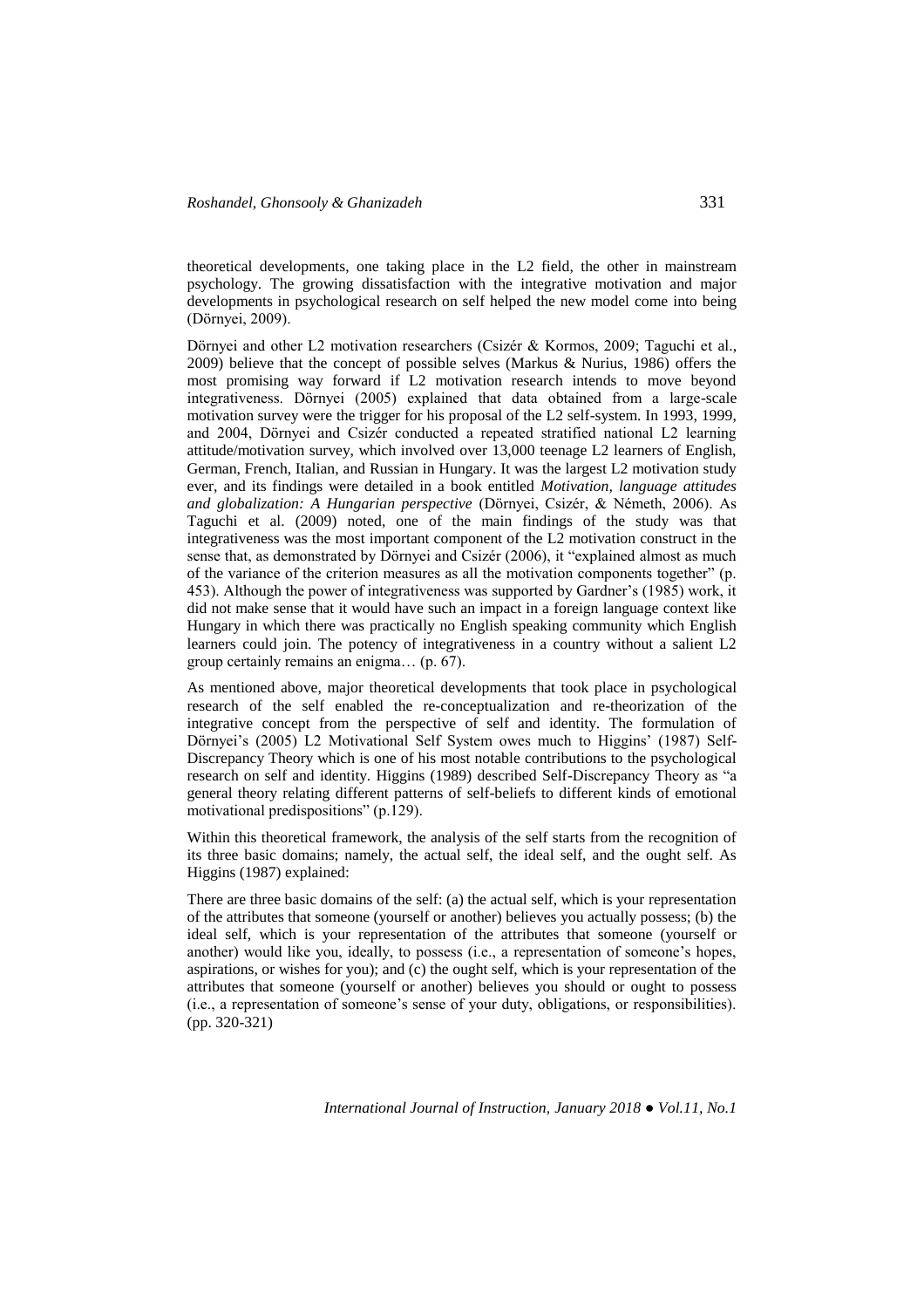Self-discrepancies comprised inconsistencies between individuals' self-concept and pertinent self-guides. For example, a woman might experience a conflict between her own desires to become a successful professional and some other people's beliefs that she ought to be a housewife and mother. Such discrepancies produce discomfort in the individual, which may motivate the person to minimize discrepancies in order to alleviate the discomfort (Higgins, 1987). Therefore, motivation oftentimes comes as a result of someone's wish to reduce the discrepancy between one's actual self and one's ideal self, that is, one's image of what one would like to become. Motivation also comes about from the intention to lessen the gap between one's actual self and one's ought self, that is, one's perception of what one ought to become and what one's significant others would like one to become (Csizér & Kormos, 2009). Higgins (1998) further pointed out that the ideal self-guides have a promotion focus that is associated with positive emotional-motivational predispositions like hopes, aspirations, and growth, whereas the ought self-guides have a prevention focus that is related to avoidance of negative outcomes that may result from one's failures to carry out duties or to meet one's own or others' expectations.

Dörnyei (2005) applied the core concepts and ideas of the Self-Discrepancy Theory, and proposed the L2 Motivational Self System. As Dörnyei (2005) explained, this system is made up of the following components:

1. *Ideal L2 self,* which is the L2-specific facet of one's "ideal self": if the person we would like to become speaks an L2, the *"ideal L2 self"* is a powerful motivator to learn the L2 because of the desire to reduce the discrepancy between our actual and ideal selves. Traditional integrative and internalized instrumental motives would typically belong to this component.

2. *Ought-to L2 self,* which concerns the attributes that one believes one *ought to*  possess to meet expectations and to *avoid* possible negative outcomes. This dimension corresponds to Higgins' ought self and thus to the more extrinsic (i.e., less internalized) types of instrumental motives.

3. *L2 learning experience,* which concerns situated, "executive" motives related to the immediate learning environment and experience (e.g., the impact of the teacher, the curriculum, the peer group, the experience of success). (p. 29)

The first two theoretical components, the ideal L2 self and the ought-to L2 self are derived directly from Higgins' (1987) conceptualization of the ideal self and the ought self. The third component, the L2 learning experience, however, is conceptualized at a different level from the two self-guides. This bottom-up process is added to "represent the potential influence of the students' learning environment" (Dörnyei & Ushioda, 2011, p. 86) and is a reflection of the achievements of motivational studies in the 1990s, which recognized the significant impact of factors like the teacher, the curriculum, and peer group on L2 learners' motivation. As Dörnyei and Ushioda (2011) summarized the L2 Motivational Self System exclaims that there are three primary sources of the motivation to learn a foreign/second language – the learner's vision of oneself as an effective L2 speaker, the social pressure coming from the learner's environment, and positive learning experiences (p. 86).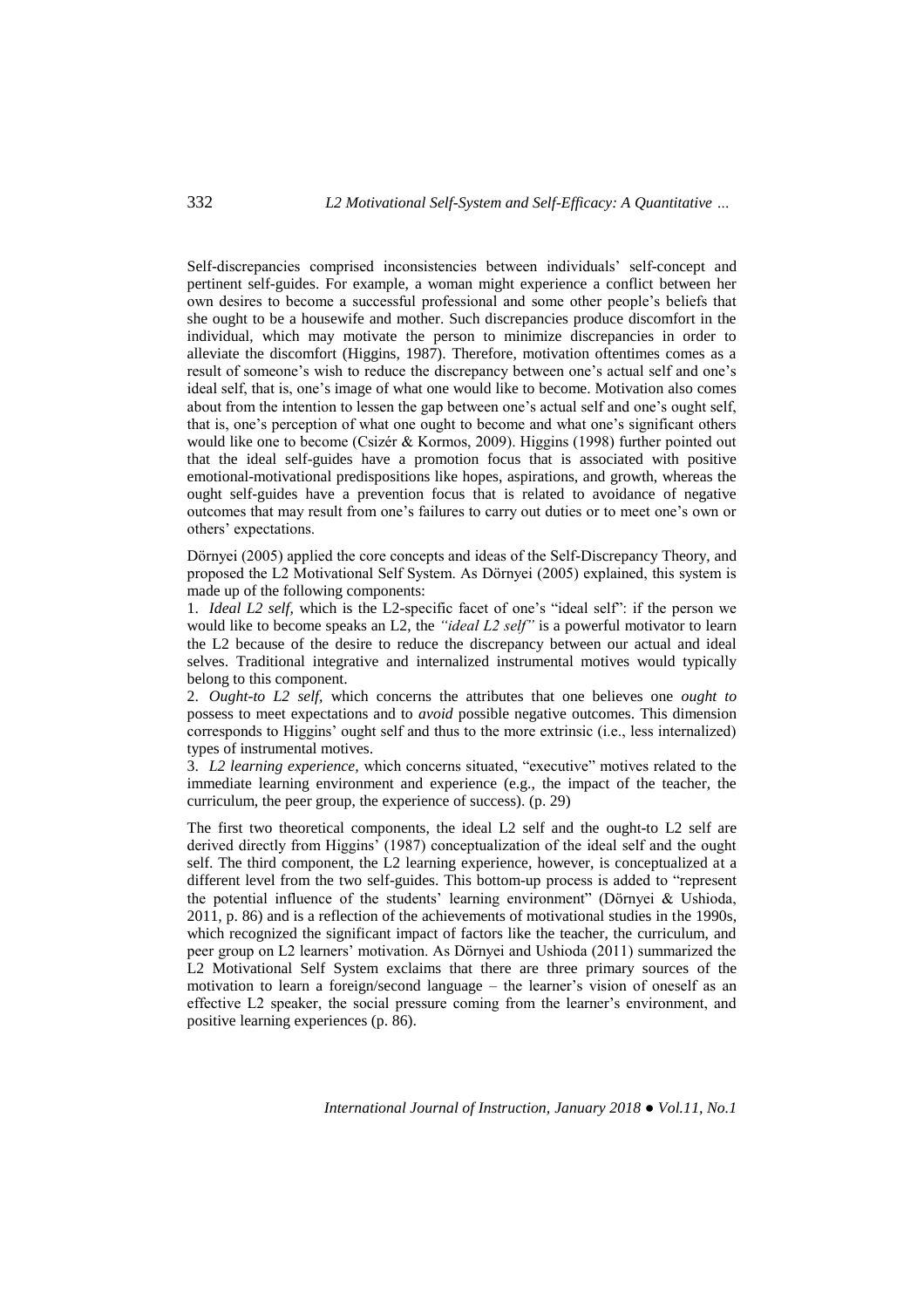Many studies have been carried out in order to find the associations between student motivation and some other student-related variables. Gardner and Lambert (1972) were among the researchers who examined the relationship between motivation and attitude of L2 learners and concluded that the two constructs have a significant association related to each other. In another study Dornyei (1998) identified seven broad dimensions of motivation: (1) affective/integrative variables, (2) instrumental/pragmatic variables, (3) macrocontext related variables, (4) self-concept related variables, (5) goalrelated variables, (6) educational concept related variables, and (7) significant others related variables. He also addressed the significant work of others in relation to L2 motivation (e.g., Julkunen, 1989; Dornyei, 1994a; Schumann, 1998, as cited in Jahedizadeh, Ghanizadeh, & Ghonsooly, 2016). Dornyei (1994b) also suggested that language learning can be organized systematically (on a continuum from intrinsic to extrinsic). Therefore, extrinsic factors influence motivation and anxiety. Consequently, it is likely that the foreign language instructor (as an external variable) will influence the learner's progression through stages of learning development. As a result, there is a significant association between the students' motivation to learn the languages and the teachers' teaching style (Dornyei, 1994). For instance, if a learner has a reflective learning style and a teacher has an impulsive teaching style, these preferences do not result in a positive response and influence student motivation, since the teacher expects an immediate response from a student who must first think and then provide an answer. This behavior may not be positively rewarded by a teacher with a contrasting learning style who prefers a more immediate response. This type of negative response could negatively influence the motivation for this type of learner (Ehrman, 2002).

In a similar vein, Lambert's views of additive and subtractive bilingualism (Lambert, 1981) suggested that transitional ESL programs have subtractive consequences due to the external desire of the students to learn the majority language, while native speakers of this majority language may choose to learn other languages and their attempts will result in additive consequences (Lambert, 1981). In other words, there are always additive characteristics when a member of a majority language group learns foreign languages, since they are able to learn the languages at no cost to their native language. In contrast, there are subtractive consequences for members of a minority language group learning another language which may be replaced their native language. Thus, the additive consequence results in increased motivation to lean the languages, since it is a kind of option which positively affects motivation to learn the language.

According to the Expectancy Value Theory (Wigfield & Eccles, 2000), the greater the likelihood of success, achievement and perceived value in an activity, the more motivated the learners would be to complete the activity. Consequently, when the activity is done successfully, motivation and expectancy beliefs will be increased and higher achievement in the language will be achieved. Thus lower levels of anxiety would serve to further increase motivational risk taking behaviours and overall success in language learning.

Understanding the sources of motivation to learn the language is also of primary interest. Oxford (1996) suggested that finding the source of foreign language learner's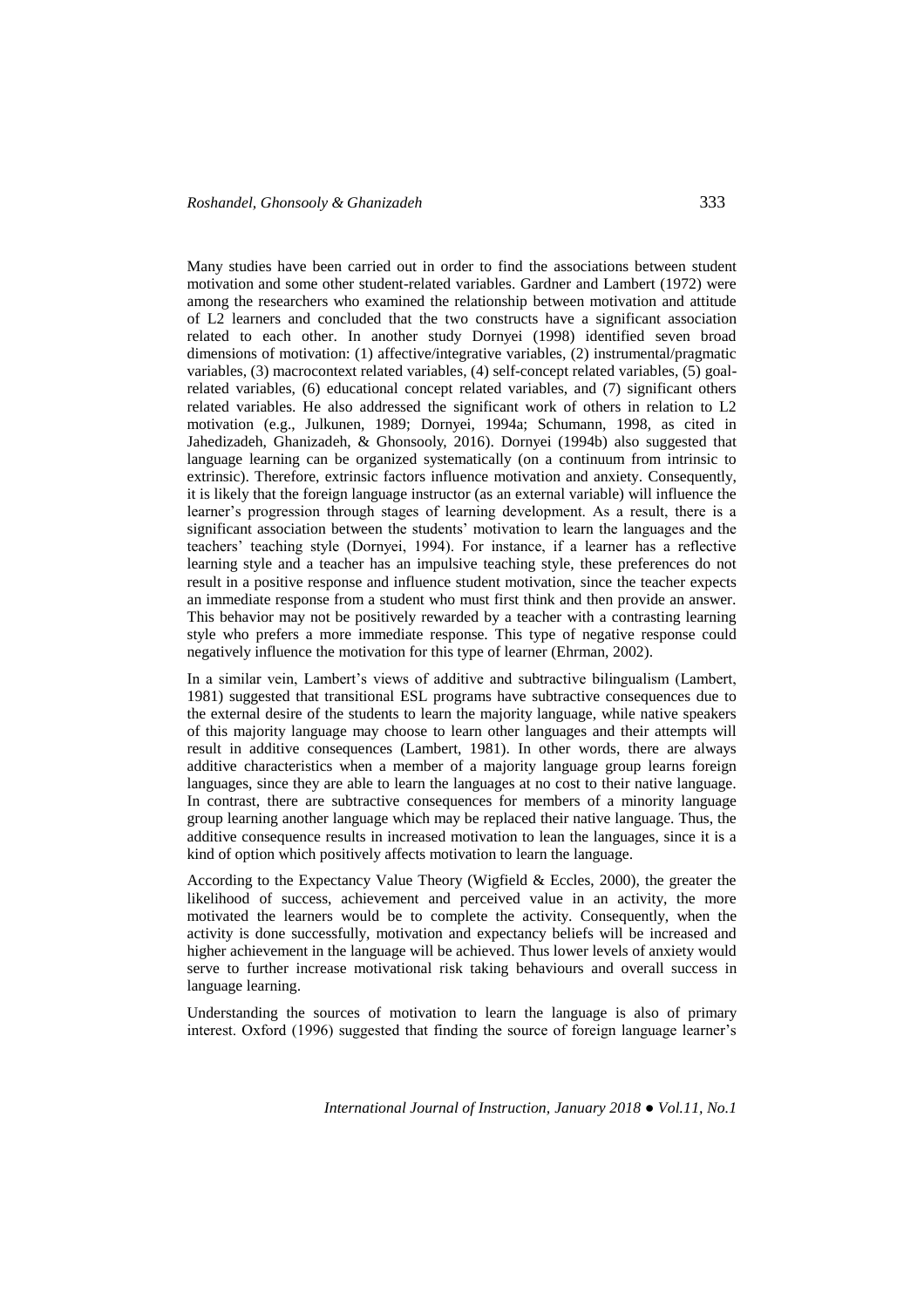motivation is essential, since individual motivation affects the L2 learning process. In addition to the source of motivation, understanding the ways to motivate language learners is important especially when the intrinsic motivation is low. According to Gardner's model, motivation consists of three main components: (a) motivational intensity, (b) the desire to learn the language, and (c) attitudes towards learning the language each of which has a great impact on student motivation. Furthermore, different motivational theories suggest that various types of motivation affect the learning process differently (Gardner & Lambert, 1972).

More recently, Rostami, Ghanizadeh, and Ghonsooly (2015), conducted a study to examine the role of teacher burnout and family influence as two external factors in student motivation. In particular, four factors were considered in this study: (a) criterion measures which examine student intended efforts towards learning the language, (b) instrumentality-promotion that measures the regulation of personal goals, (c) attitudes to learning which assess situation-specific motives, and (d) family influence which examines parental roles regarding learning the language. The findings of this study demonstrated that there are significant interrelationships among the variables in which teacher burnout and family influence have significant impacts on student demotivation.

It is also necessary to take the needs of the learners into account. As Maslow (1970) stated, there are five basic needs: physiological, safety and security, needs of belonging, self-esteem, and self -actualization. If these basic needs are met for foreign language learners, anxiety will be decreased and motivation will be increased. But if these needs are not met, language learners may regress in their needs, performance, and motivation (Hosseini, Ghonsooly, & Ghanizadeh, 2017) and the increased anxiety will affect motivation. Therefore, a negative cycle prevents successful foreign language learning. Students then are unlikely to advance to higher stages of learning and their intrinsic motivation to learn more foreign languages is significantly decreased.

Although motivation is a primary variable which affects language learning, other factors also play a significant role in language learning which are related to student motivation as well. Understanding the influence of anxiety on motivation and the foreign language learning process, for example, is equally important. Early empirical studies have been attempts to establish such a relationship (e.g., Lambert, 1981; Gardner & Lalonede, 1985; Oxford, 1996; Dornyei, 1994a; 1998; 2000; 2001; 2005; MacIntyre,1995; 2001; Csiszr & Dornyei, 2005). These studies suggest that students with higher level of intrinsic motivation to learn a language would have a high level of self-esteem and risk taking behaviors and are more open to change, tolerant of ambiguities and willing to employ different learning strategies to increase their success.

Other motivation-related studies are the attempts to show the relationship between motivation and metacognitive strategy use which often accounts for the difference between novice and expert learners (e.g., Boekaerts, Pintrich & Zeidner, 2000; Rivers, 2001).

The major theoretical shift within the field of L2 motivation research from the traditional conceptualization of motivation by Gardner (1985) in terms of an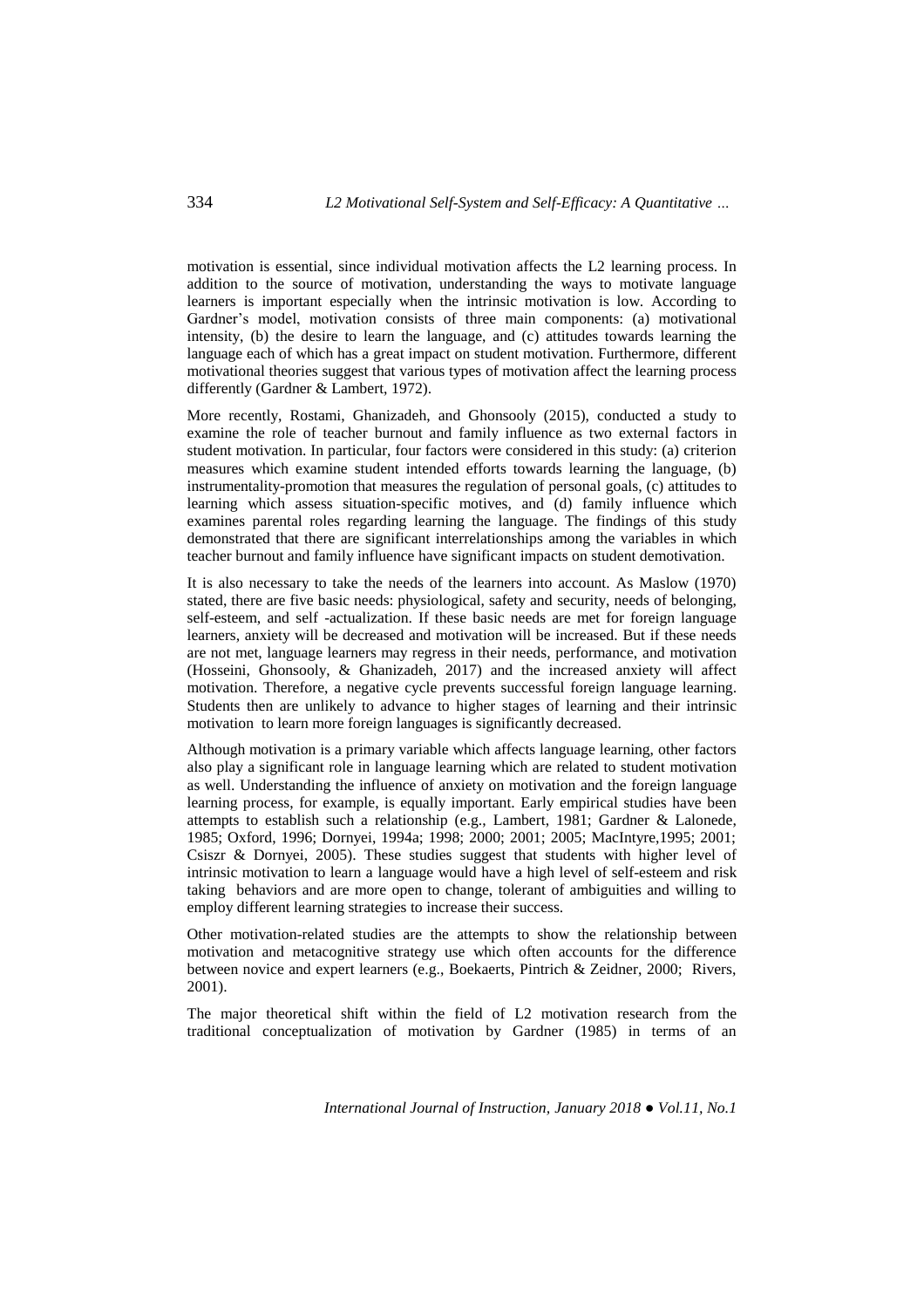integrative/instrumental dichotomy to the recent conceptualization of motivation by the Dörnyei's L2 Motivational Self System theory (2005) lead many motivational studies to use Dörnyei's model as a comprehensive framework.

In the past several years, quite a few quantitative studies and some qualitative investigations have been conducted to specifically test and validate Dörnyei's (2005) L2 Motivational Self System. All of these studies have provided confirmation of the proposed self-system (e.g., Csizér & Kormos, 2009; Taguchi Magid, & Papi, 2009; Ryan, 2009; Lamb, 2009; Ghanizadeh & Rostami, 2015).

Self-efficacy as another factor pertained to the present study can be defined as individuals' beliefs about their capabilities to produce designated levels of performance that exercise influence over events that affect their lives (Bandura, 1994). Bandura (1986) believes that people's beliefs about their efficacy can be developed by four main sources of influence. The most effective way of creating a strong sense of efficacy is through mastery experiences. Successful performance in the past instils more confidence and positive perceptions of the self into people, and, thus, they expect successful performance in the future. Vicarious experiences provided by social models and significant others also help create and strengthen self-efficacy beliefs. Seeing people similar to oneself succeed by sustained effort raises observers' beliefs that they similarly possess the capabilities to master comparable activities required to succeed. Social persuasion is another way through which people's efficacy beliefs are formed and strengthened. People who are persuaded verbally that they possess the capabilities to master given skills and fulfill certain activities are likely to mobilize greater effort and sustain it while negative feedback from others makes them harbor self-doubts and dwell on personal deficiencies when problems arise. Finally, Bandura (1994) has argued that physiological and emotional states affect the ways in which efficacy beliefs are formed. These states can be positive, such as happiness and excitement, or negative, like stress, tension, and anxiety.

Due to the growing need for teaching and learning of English as an international language which holds many functions, the need for providing a condition for better learning and teaching become very important. For enhancing learning process, the knowledge of development psychology is required. The effort of understanding how motivational components are related is not only crucial for exploring student selfefficacy but also fundamental for understanding learners' achievement and success. This paper explores the interplay between EFL learners' motivation and self-efficacy from L2 motivational self-system perspective among Iranian EFL learners. The present study thus seeks to put forward a number of pertinent recommendations to enhance learner's emotional, cognitive, motivational, and psychological patterns conducive to language achievement.

### **Purpose of the study**

The main purpose of this study is to investigate the role of EFL learners' motivation (measured via ten sub-factors of L2 motivational self-system) in their L2 self-efficacy. Viewed from a broader perspective, it seeks to examine and interpret the hypothesized relationships among two motivation-related factors within a single framework. The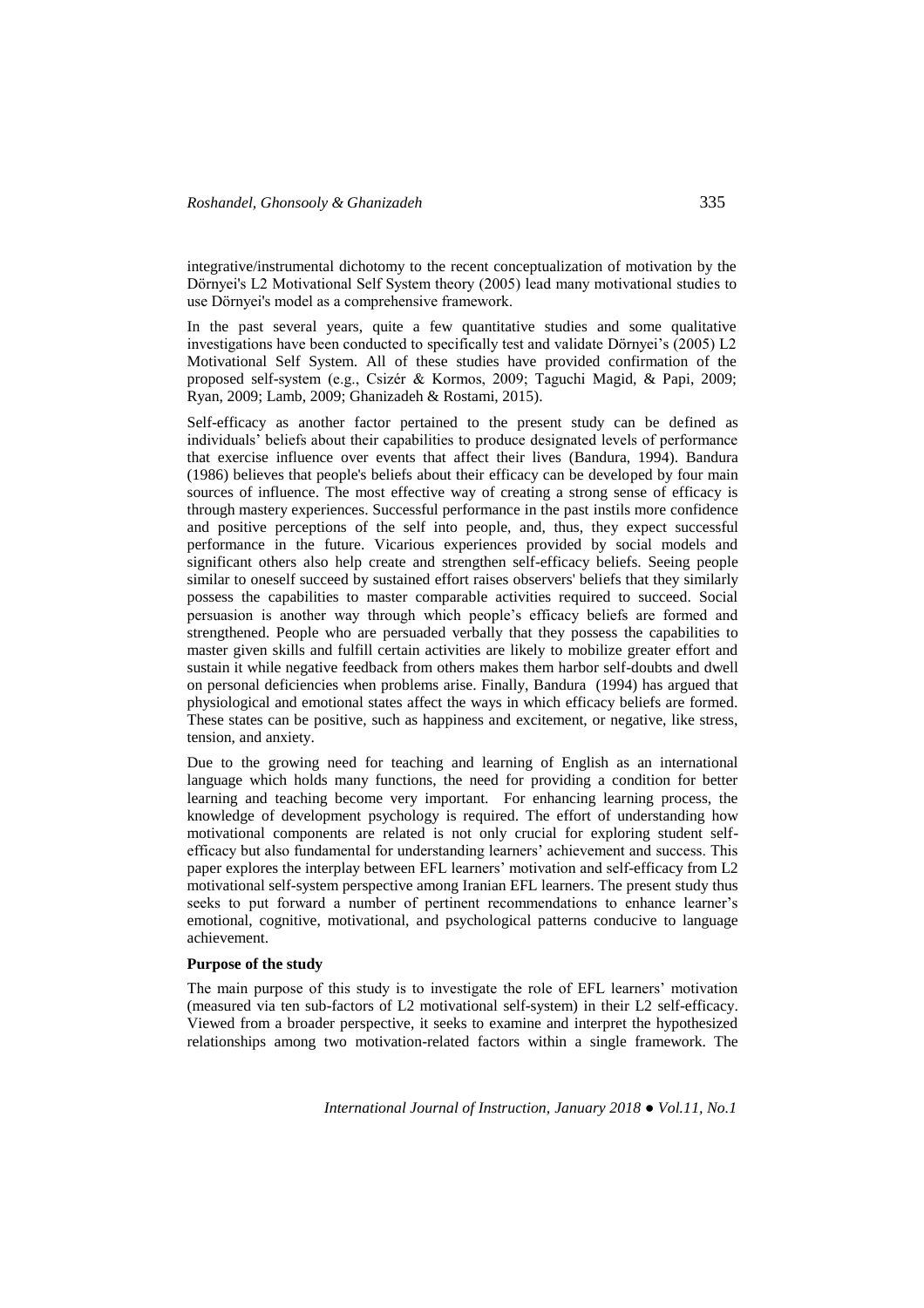Dörnyei's L2 Motivational Self System measuring ten factors was employed to inform the present research. The factors are as follows:

1) *Criterion measures* which assess the learners' intended efforts towards learning English.

2) *Ideal L2 self* which refers to the "L2-specific facet of one's ideal self" (Dörnyei, 2005, p. 106).

3) *Ought-to L2 self* which measures "the attributes that one believes one ought to possess (i.e. various duties, obligations, or responsibilities) in order to avoid possible negative outcomes" (Dörnyei, 2005, p. 106).

4) *Family influence* which examines active and passive parental roles.

5) *Instrumentality-promotion* that measures the regulation of personal goals to become successful such as attaining high proficiency in English in order to make more money or find a better job.

6) *Instrumentality-prevention* which measures the regulation of duties and obligations such as studying English in order to pass an examination.

7) *Attitudes to learning English* that explores situation-specific motives related to the immediate learning environment and experience.

8) *Attitudes to L2 community* which investigates the learner's attitudes toward the community of the target language.

9) *Cultural interest* that measures the learner's interest in the cultural products of the L2 culture, such as TV, magazines, music and movies.

10) *Integrativeness* which measures attitude toward the second language, its culture and the native speakers of that language.

The role of each factor in L2 self-efficacy will be investigated. The present study will also aim at examining the predictive power of each motivational sub-factor in L2 selfefficacy and finding the most powerful predictor/s of self-efficacy. The following research questions are posed and investigated in this study:

Q1. What is the profile of EFL learners' L2 motivational self-system?

Q2. Is there any significant relationship between EFL learners' L2 motivation and their L2 self-efficacy?

Q3. Among the sub-factors of L2 motivational self-system which one is the most powerful predictor of L2 self-efficacy?

## **METHOD**

# **Participants**

The participants of the present study comprised 210 EFL students selected according to a convenience sampling among EFL learners studying English in language institutes and universities in Mashhad, a city in Iran. Convenience sampling was used in the present study because the researchers were teaching in language institutes and universities; so, the participants were selected because of their convenient accessibility and proximity to the researchers and based on a volunteering basis.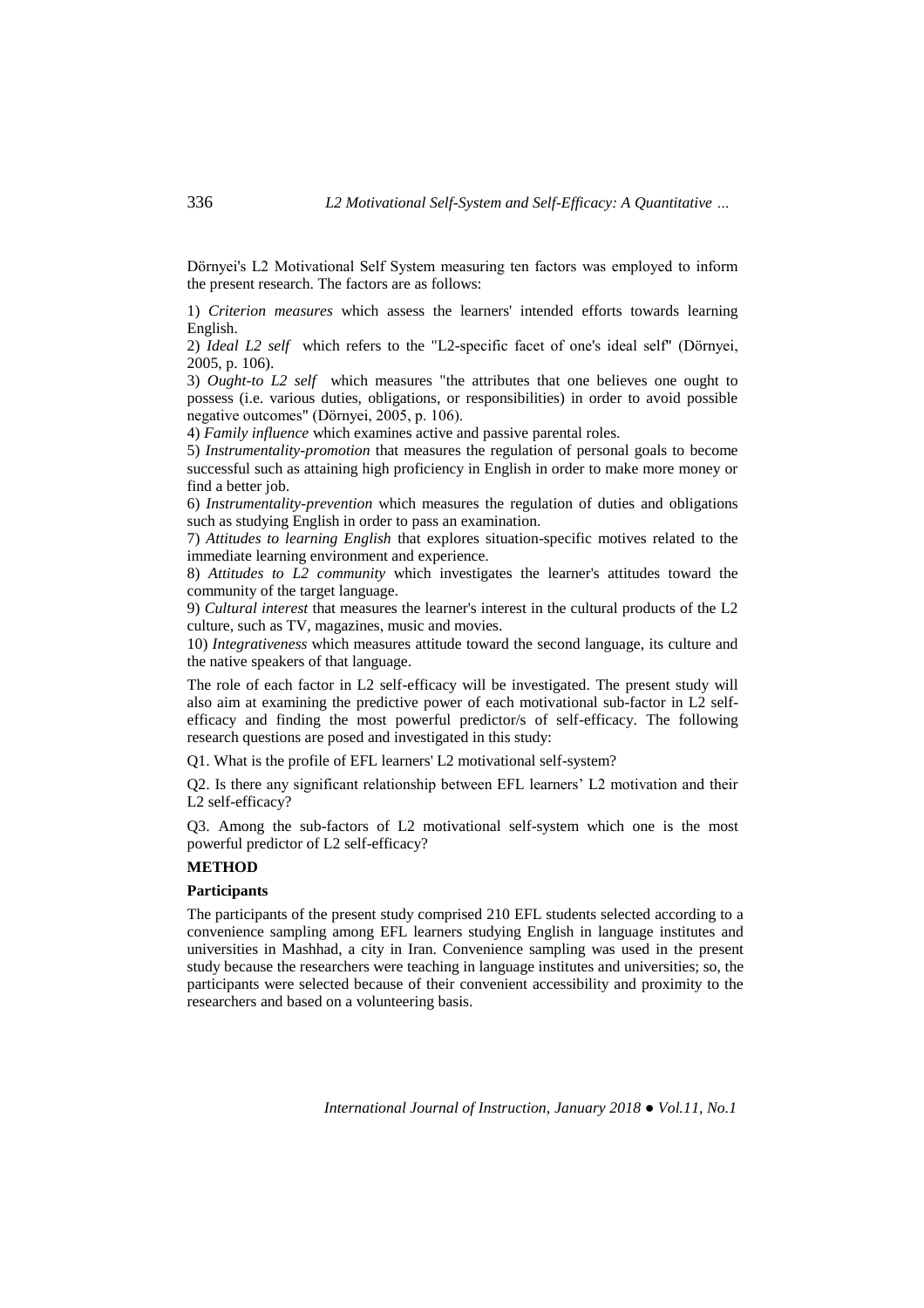The profile of the students is as follows: Out of 210 students 100 of them were studying English in language institutes and 110 participants were university students. Their age varied from 13 to 40 years old (*mean* = 19, *standard deviation* = 6.47). Out of 210 students, 44 students held a diploma, 100 had a bachelor of arts (BA), 56 held a master of arts (MA), and 10 had Ph.D degree. Female participants' number was 114, while 96 were male.

#### **Instrumentation**

#### *L2 Motivational Self-system Questionnaire*

The current study employed an English learner questionnaire designed and validated by the School of English Studies of the University of Nottingham UK. The Persian version of the questionnaire translated and validated by Papi (2010) was utilized in the present study. This questionnaire is composed of two major parts: the first part consists of 76 items measuring the learners' attitudes and motivation concerning English learning ranging from "strongly disagree" to "strongly agree" and the second part consists of 10 questions about the learners' background information (e.g. gender, nationality, age, overseas experience, and self-rated English proficiency levels). The following table displays the reliability indices (measured via Cronbach's alpha) of the questionnaire in the original study (Papi, 2010).

# Table 1

The reliability indices of the scale

| Factor                        | Item No.                  | Reliability in original study |
|-------------------------------|---------------------------|-------------------------------|
| Criterion measures            | 8, 16, 24, 32, 40, 50     | 0.79                          |
| Ideal L <sub>2</sub> self     | 9, 17, 25, 33, 41, 51     | 0.79                          |
| Ought-to L2 self              | 1, 10, 18, 26, 34, 43     | 0.75                          |
| Family influence              | 2, 11, 19, 27, 35, 44     | 0.69                          |
| Instrumentality-promotion     | 3, 12, 20, 28, 37, 45     | 0.67                          |
| Instrumentality-prevention    | 4, 13, 29, 36, 42, 48, 53 | 0.81                          |
| Attitudes to L <sub>2</sub> L | 54, 59, 63, 67, 71, 75    | 0.82                          |
| Cultural interest             | 57, 61, 65, 74            | 0.76                          |
| Attitudes to L2 culture       | 58, 62, 66,70             | 0.76                          |
| Integrativeness               | 56, 69, 73                | 0.56                          |

### *EFL Learners' Self- Efficacy Survey*

To assess the EFL learners' level of self-efficacy, "Learners' Self- Efficacy Survey" will be used. This questionnaire was designed and standardized by Gahungu (2009). As Gahungu stated the questionnaire operationalizes the self-efficacy construct via scores obtained on 40 items ranging from never to always. To estimate the reliability of the "Self-Efficacy Survey", the Kurder-Richardson 21 reliability was computed and the result was .97 (Gahungu, 2009).

### **Data Analysis**

To run the statistical analyses, SPSS version 22 was employed. To present descriptive statistics, means, minimums, maximums, and standard deviations of each factor and the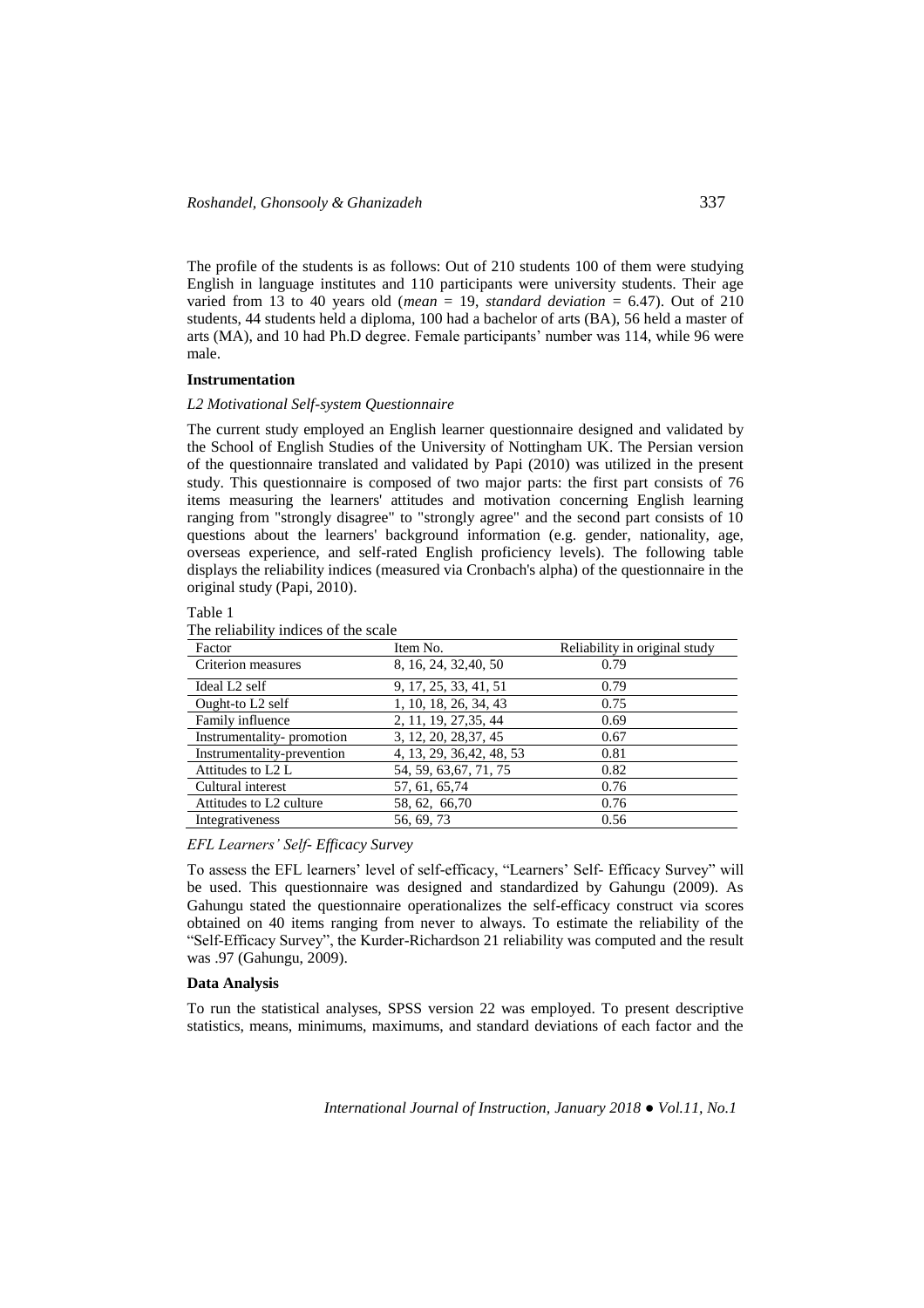corresponding sub-factors were computed. To examine the relationship between selfefficacy and motivational subcomponents, multiple correlations were utilized. To see what percentage of variability in self-efficacy can be accounted for by considering motivation, a regression analysis was run. Regression analysis contained three related analyses. In the first set of regression analysis, an ANOVA was run to see if the model containing self-efficacy and motivation. In this analysis, self-efficacy was considered as the dependent variable and motivation as the independent variable. In other words, the model sought to investigate the role of motivation in predicting self-efficacy. The second regression-associated analysis probed whether motivation is a positive predictor of selfefficacy. The third table computed the magnitude of the predictive power (in percentages) of motivation in accounting for self-efficacy.

### **FINDINGS**

Table 2

In response to the first research question probing the profile of Iranian EFL learners' motivation, descriptive statistics was utilized. Table 2 presents descriptive statistics of motivation and its sub-factors. Throughout this study, Criterion stands for criterion measures, Ideal stands for ideal L2 self, Ought for ought-to L2 self, Family for family influence, InsPro for Instrumentality-promotion, InsPre for instrumentality-prevention, ATLE for Attitudes to learning English, Culture for cultural interest, ATL2C for attitudes to L2 community, and Integrative for integrativeness. As the table indicates, InsPro receives the highest mean (M= 36.78, SD=2.92) followed by Ideal (M= 33.26, SD=2.43).

|                         | N   | Minimum | Maximum | Mean   | Std. Deviation |
|-------------------------|-----|---------|---------|--------|----------------|
| Criterion               | 210 | 14.00   | 36.00   | 31.93  | 2.81           |
| Ideal                   | 210 | 17.00   | 38.00   | 33.26  | 2.43           |
| Ought                   | 210 | 17.00   | 38.00   | 28.18  | 3.50           |
| Family                  | 210 | 25.00   | 38.00   | 32.88  | 2.30           |
| InsPre                  | 210 | 22.00   | 38.00   | 33.29  | 2.66           |
| Ins-pro                 | 210 | 27.00   | 42.00   | 36.78  | 2.92           |
| <b>ATLE</b>             | 210 | 19.00   | 38.00   | 31.96  | 3.68           |
| Culture                 | 210 | 16.00   | 24.00   | 21.82  | 1.39           |
| ATL2C                   | 210 | 11.00   | 24.00   | 19.31  | 3.04           |
| Integrative             | 210 | 9.00    | 19.00   | 16.48  | 1.56           |
| <b>Total Motivation</b> | 210 | 198.00  | 310.00  | 284.64 | 14.50          |

Descriptive statistics of motivation and its sub-factors

Table 3 shows descriptive statistics of self-efficacy.

#### Table 3

| Descriptive statistics of self-efficacy |     |         |         |        |                |  |  |
|-----------------------------------------|-----|---------|---------|--------|----------------|--|--|
|                                         |     | Minimum | Maximum | Mean   | Std. Deviation |  |  |
| Self-efficacy                           | 210 | 68.00   | 160.00  | 127.76 | 15 14          |  |  |
| Valid N (listwise)                      | 210 |         |         |        |                |  |  |

To address the relationship between EFL learners' L2 motivation and their L2 selfefficacy, correlational analysis was run the results of which are presented in Table 4. As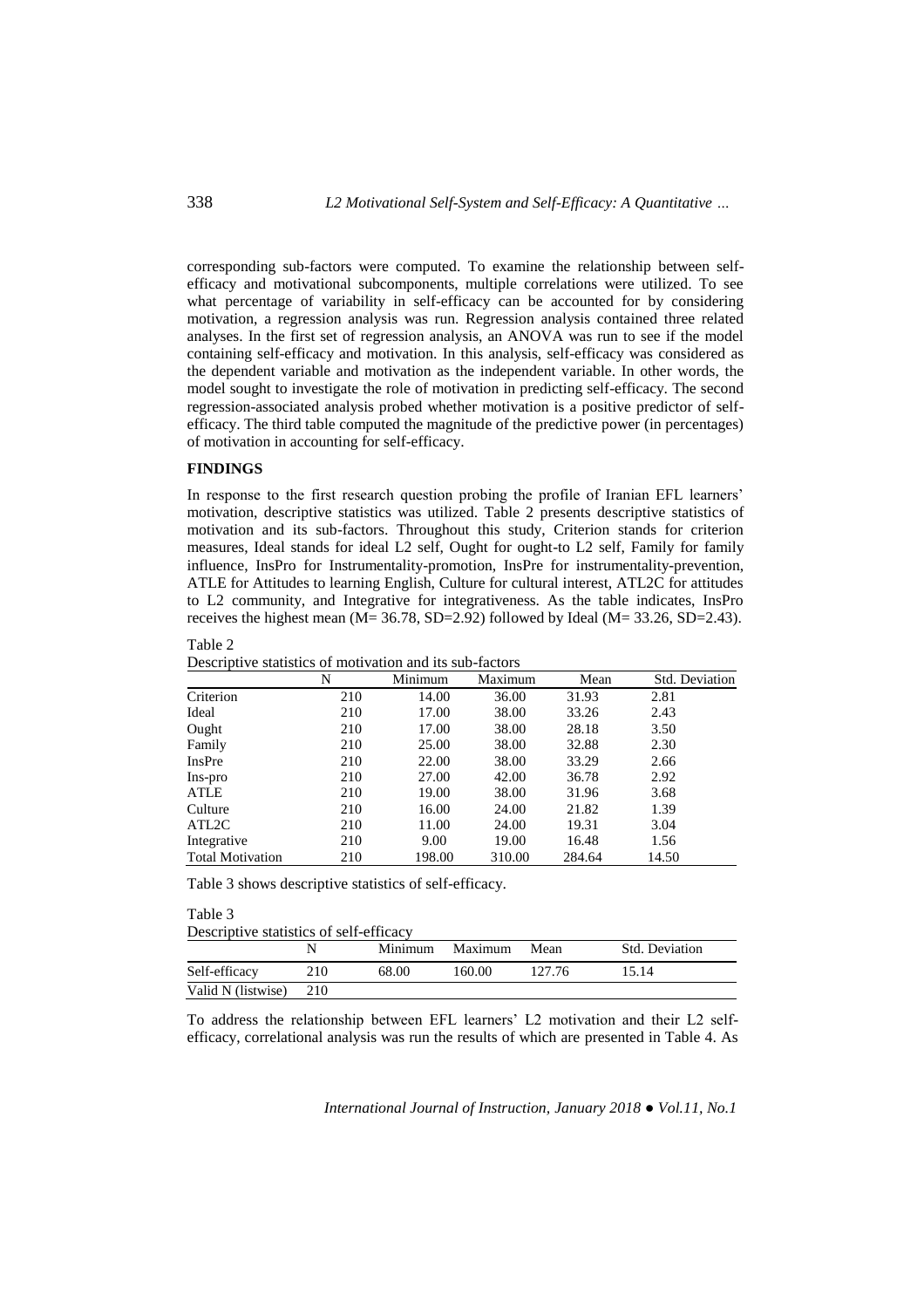can be seen, the correlations were observed to be significant between motivation subfactors and self-efficacy: Criterion ( $r = 0.37$ ,  $p < 0.05$ ), Ideal ( $r = 0.34$ ,  $p < 0.05$ ), Ought (*r* = 0.29, *p* < 0.05), Family (*r* = 0.21, *p* < 0.05), InsPre (*r* = 0.20, *p* < 0.05), InsPro (*r* = 0.35, *p* < 0.05), ATLE (*r* = 0.36, *p* < 0.05), Culture (*r* = 0.26, *p* < 0.05), ATL2C (*r* = 0.27,  $p < 0.05$ ), and Integrative ( $r = 0.19$ ,  $p < 0.05$ ) among which Criterion, ATLE, InsPro, and Ideal displayed the highest correlations, respectively. This can be figured out by examining the magnitude of correlation coefficient designated by *r*. The asterisk in Table 4 is an indication of the presence of correlation. The closer the magnitude to 1, the higher the correlation would be.

Table 4

The correlation coefficients among motivation, its sub-scales, and self-efficacy

|                |               |                   |     | U       |                       |          |         |               |                 |                 |     |     |
|----------------|---------------|-------------------|-----|---------|-----------------------|----------|---------|---------------|-----------------|-----------------|-----|-----|
|                | 11            | 22                | 33  | 44      | 55                    | 66       | 77      | 88            | 99              | 110             | 111 | 112 |
| 1.Criterion    | 01            |                   |     |         |                       |          |         |               |                 |                 |     |     |
| 2.Ideal        | $.37**$ 11    |                   |     |         |                       |          |         |               |                 |                 |     |     |
| 3.Ought        |               | $.35***$ $.22**$  | 11  |         |                       |          |         |               |                 |                 |     |     |
| 4. Family      |               | $0.20**$ 25**     | .13 | 11      |                       |          |         |               |                 |                 |     |     |
| 5. Inspre      |               | $.26***$ $.33**$  | .11 | .08     | 11                    |          |         |               |                 |                 |     |     |
| 6.InsPro       |               | $.5.8***$ $.32**$ | .36 | $0.25*$ | $.21**$               | -11      |         |               |                 |                 |     |     |
| 7.ATLE         |               | $.42**$ $.33**$   | .43 | $.29*$  | $.33**$               | $.49**$  | -11     |               |                 |                 |     |     |
| 8.Culture      | .0.9          | $.2.8**$          | .07 | $.16*$  | .02                   | .11      | .09     | 11            |                 |                 |     |     |
| 9.ATL2C        |               | $.34***$ $.26**$  | .29 | .13     | $.26**$               | $.40**$  | $0.30*$ | .06           | 11              |                 |     |     |
| 10.            | 02            | $.23***$          | .08 | .04     | $0.28**$              | .08      | $.19*$  | $.18**$ 25**  |                 | 11              |     |     |
| Integrative    |               |                   |     |         |                       |          |         |               |                 |                 |     |     |
| $11.Self-$     |               | $.37**$ $.34**$   | .29 | $.21*$  | $0.20**$              | $0.35**$ | $.36*$  | $0.26**$ 27** |                 | $.19*$ 11       |     |     |
| efficacy       |               |                   |     |         |                       |          |         |               |                 |                 |     |     |
| 12. Motivati   | $0.73**$ 56** |                   | .62 | $0.35*$ | $0.44***$ $73***$ 67* |          |         |               | $0.23**$ . 64** | $.26^*$ $.43^*$ |     | 11  |
| $_{\text{on}}$ |               |                   |     |         |                       |          |         |               |                 |                 |     |     |

\*\*correlation is significant at the level of 0.05

To investigate the predictive power of student motivation in accounting for their selfefficacy in response to the third research question, a stepwise regression analysis was employed. Table 5 is the *ANOVA* Table of regression. The magnitude of *F-*value and the amount of the respective  $p$  value ( $p < 0.05$ ) indicate the considered model is significant.

Table 5 The ANOVA table of regression

| Model |                                     | Sum of Squares | df  | Mean Square |       | Sig               |
|-------|-------------------------------------|----------------|-----|-------------|-------|-------------------|
|       | Regression                          | 9175.92        |     | 9175.92     | 49.21 | .000 <sup>b</sup> |
|       | Residual                            | 38783.64       | 208 | 186.46      |       |                   |
|       | Total                               | 47959.56       | 209 |             |       |                   |
|       | a Denendent Variable: Self-efficacy |                |     |             |       |                   |

b. Predictors: (Constant), Motivation

To analyze the data further, a regression analysis was conducted. Table 6 presents the results which indicate that student motivation is a positive predictor of the dependent variable (self-efficacy).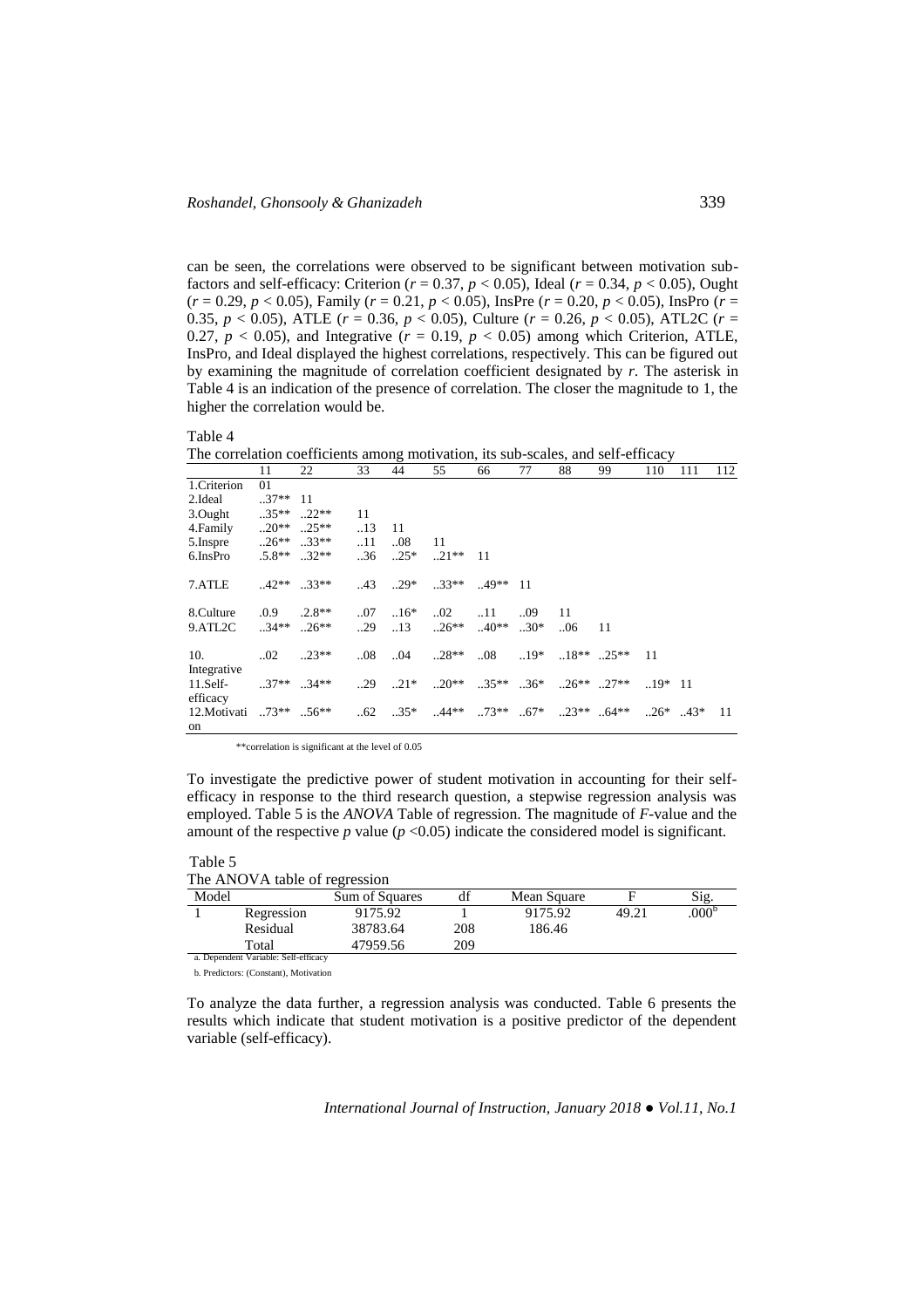| Table 6                                                             |  |
|---------------------------------------------------------------------|--|
| The results of regression analysis for motivation and self-efficacy |  |
|                                                                     |  |

|       |            | Standardized |                             |              |         |      |  |
|-------|------------|--------------|-----------------------------|--------------|---------|------|--|
|       |            |              | Unstandardized Coefficients | Coefficients |         |      |  |
| Model |            |              | Std. Error                  | Beta         |         | Sig  |  |
|       | (Constant) | 2.264        | 18.560                      |              | $-.122$ | .903 |  |
|       | Motivation | 457          | .065                        | 437          | 7.015   | .000 |  |

a. Dependent Variable: Self-efficacy

Table 7 illustrates the model summary statistics. The results reveal that the model containing the total scores of the motivation can predict self-efficacy to some degree. The R value is 0.43, which indicates the correlation coefficient between motivation and self-efficacy. Its square value is 0.187 so it indicates that about 20% of the variation in self-efficacy can be explained by taking motivation into account.

| ٠<br>i |  |
|--------|--|
|--------|--|

R square table for student motivation as the predictor of self-efficacy

| Model |                                       | Square   | <b>Adjusted R Square</b> | Std. Error of the Estimate |
|-------|---------------------------------------|----------|--------------------------|----------------------------|
|       | ∣nπa                                  | $\Omega$ | .187                     | .65503                     |
|       | a. Predictors: (Constant), Motivation |          |                          |                            |

### **DISCUSSION**

The present study aimed at investigating the role of students' motivation in their selfefficacy from the L2 motivational self-system perspective. In effect, this study sought to find the effects of the ten sub-factors of L2 motivation on student self-efficacy. Concerning the first research question regarding profile of EFL learners' L2 motivational self-system the results indicated that all of the ten sub-factors of L2 motivation are significantly related to L2 self-efficacy. In other words, all aspects of L2 motivational self-system positively and significantly predicted student self-efficacy. This finding is in line with previous studies (e.g., Piniel & Csizér, 2013). The distinguishing feature of the present study is that it utilized an L2 related scale (L2 motivational selfsystem) for measuring motivation, while in previous studies, general education motivational scales (such as Ryan, Pintrich, or Gardner) were employed.

The findings also demonstrated that among the sub-factors of L2 motivational selfsystem, criterion measures, attitudes towards learning English, instrumentality promotion, and ideal L2 self are the most powerful predictors of L2 self-efficacy, respectively. Taking the relationship between criterion measures and self-efficacy into account, the finding can be discussed according to the nature of this aspect of L2 motivational self-system. In other words, language choice and intended effort as the two dimensions of criterion measures are the motivating factors towards studying the L2. The significant correlation between criterion measures and efficacy is also consistent with previous findings (e.g., Dornyei, 2009). The second highest correlation was observed between attitudes towards learning English and L2 self-efficacy. In other words, if students perceive positive attitudes towards the process of language learning, they will feel more confident and self-efficient.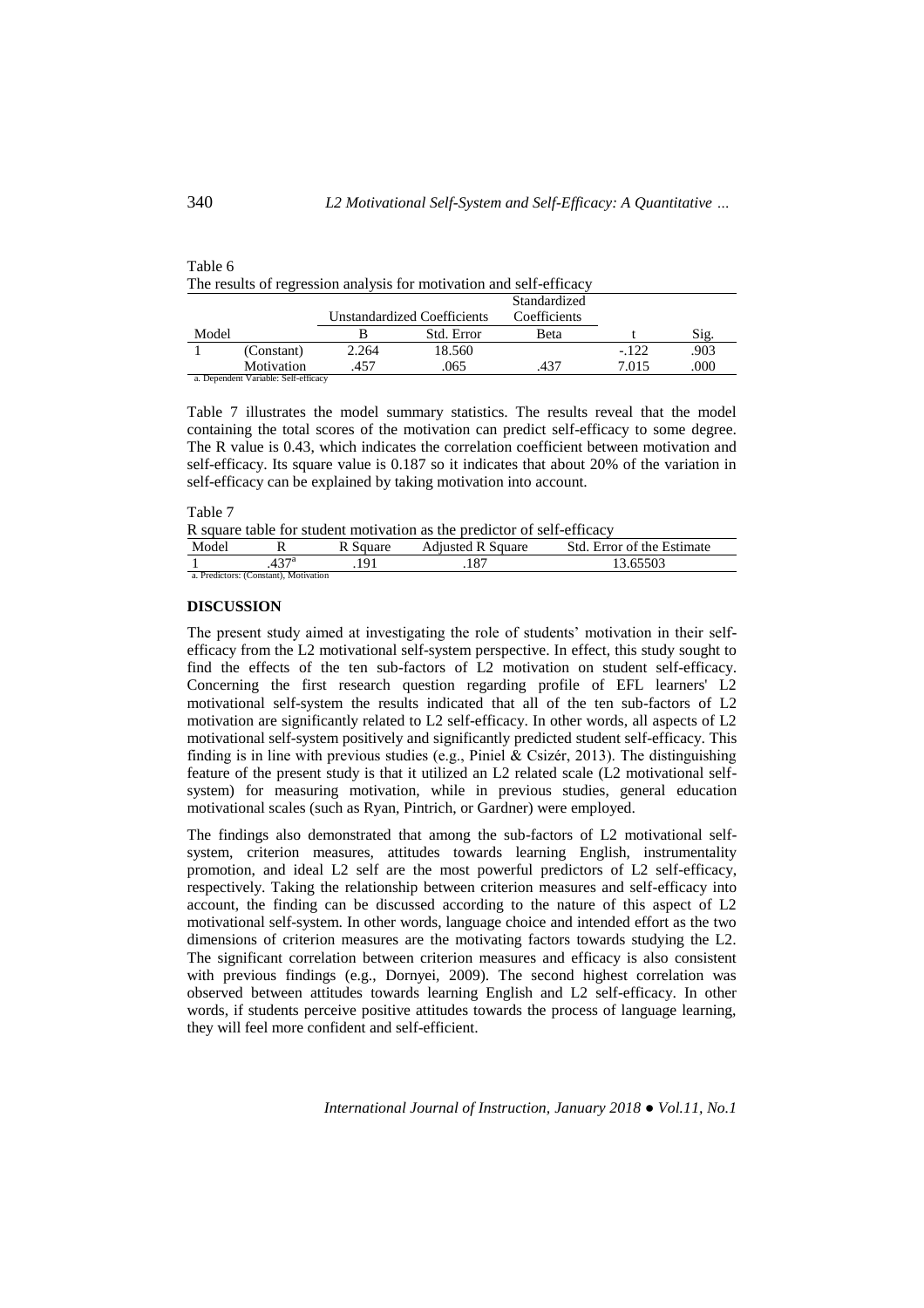The results of the present study also revealed that there was a significant relationship between instrumentality promotion and L2 self-efficacy. As Dornyie (2009) stated individuals naturally want to be professionally successful and consequently instrumental motives related to career enhancement are logically linked to the ideal L2 self. Moreover, there is a contrasting approach/avoid tendency among students in their future self-guides (Higgins, 1987) which in turn affects students' levels of self-efficacy. Concerning the relationship between ideal L2 self and self-efficacy, it was found that ideal L2 self positively and significantly predict student self-efficacy. The finding is in line with previous research. Michiko and Osamu (2012), for instance, found a strong association between the two constructs which confirm the claim made by Ushioda (2011), in which a closer link between self-efficacy and the ideal L2 self can be pointed out qualitatively. Indeed, the results of the present study generalize the findings of Michiko and Osamu (2012) on a quantitative basis using a survey and utilizing regression analysis.

### **CONCLUSION**

Taken together, the findings of this study put forward the prospect of developing a multidimensional understanding of student motivation and its effect on L2 self-efficacy using the L2 motivational self-system which provides a comprehensive framework considering different aspects of L2 motivation. The findings highlighted the role of L2 motivation in giving rise to L2 self-efficacy. This finding in turn can have crucial implications for SLA research in general and EFL student learning in particular. It should, in the first place, inform both teachers and students of different aspects of L2 motivation and help them in ameliorating learning process. Teachers are responsible for identifying students' motivating factors and adapting methodologies, materials, and learning environment according to students' needs and preferences leading to students' confidence in their capabilities and self-fulfilment (Hosseini, Ghonsooly, & Ghanizadeh, 2017).

The results of the present research have numerous implications for both students and teachers. Teachers should be aware of the most powerful motivating factors which lead to L2 self-efficacy towards EFL or ESL learning. Teachers can design interesting and challenging activities to motivate their students. Teachers are also recommended to consider student's attitudes, feelings, and values regarding EFL learning in order to exclude experiences of failure and lack of motivation (Ghanizadeh & Royaei, 2015). Finally, by creating awareness in learners about the important role of these constructs in academic effectiveness, teachers can substantially improve their students' performance. Students can also learn about different aspects of L2 motivation and their impacts on their L2 self-efficacy and academic achievement.

### **REFERENCES**

Bandura, A. (1986). *Social foundations of thought and action: A social cognitive theory.*  Englewood Cliffs, NJ: Prentice-Hall.

Bandura, A. (1994). Self-efficacy. In V.S. Ramachaudran (Ed.), *Encyclopedia of human Behavior* (pp. 71-81). New York: Academic Press.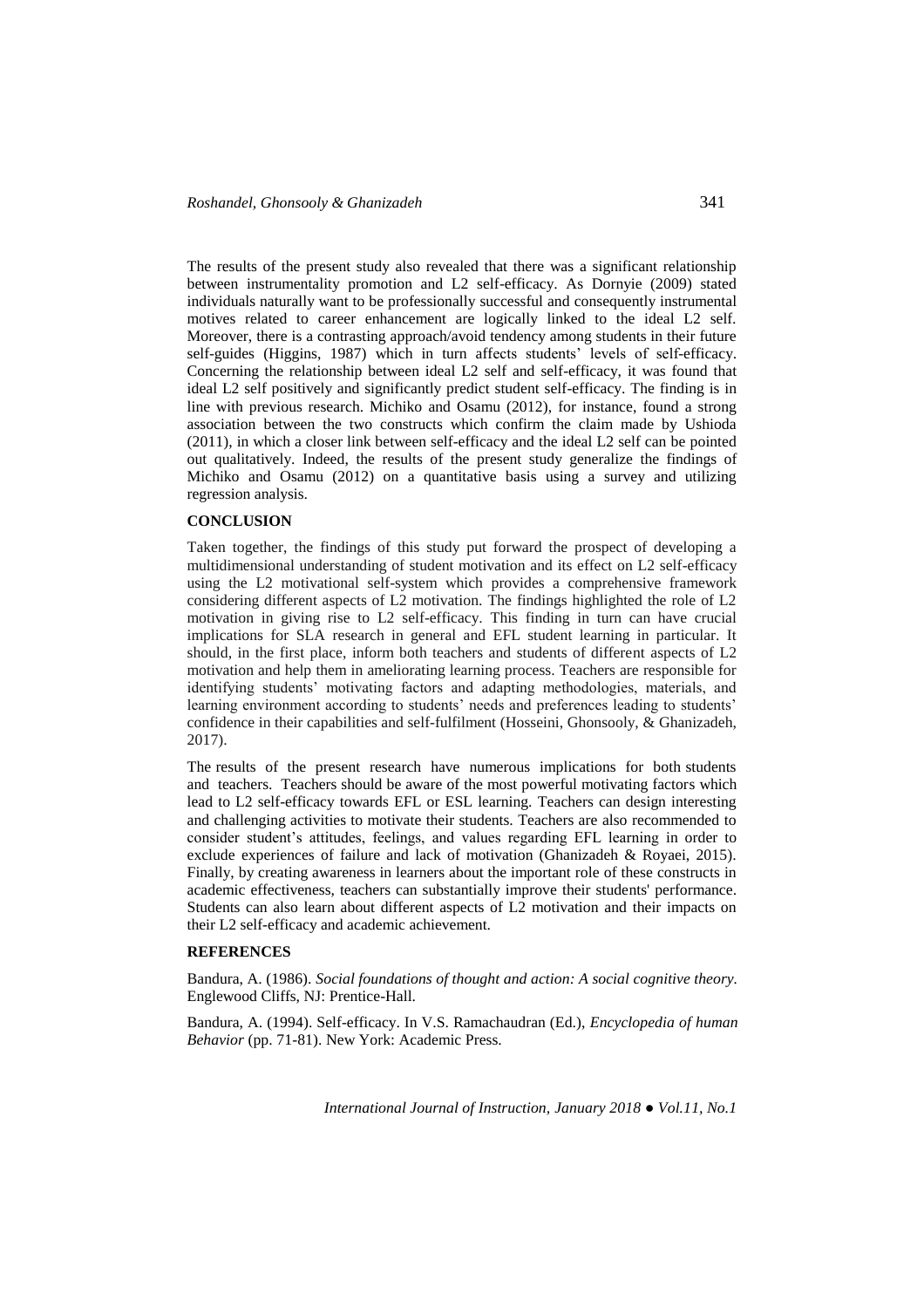Boekarts, M., Pintrich, P., & Zeidner, M. (2000). *Handbook of self-regulation*. San Diego: Academic Press.

Csizer, K., & Dornyei, Z. (2005). The internal structure of language learning motivation: Results of structural equation modeling. *Modern Language Journal, 89*(1), 19-36.

Csizér, K., & Kormos, J., 2009. *Learning experiences, selves, and motivated learning behaviour: A comparative analysis of structural models for Hungarian secondary and university learners of English*, in: Dörnyei, Z., Ushioda E. (Eds.), Motivation, Language Identity and the L2 Self. Multilingual Matters, Bristol, pp. 98-119.

Dörnyei, Z. (2001). *Teaching and researching motivation*. Longman: Harlow.

Dörnyei, Z. (2005). *The psychology of the language learner: Individual differences in second language acquisition*. Mahwah, N. J.: Lawrence Erlbaum.

Dornyei, Z., & Ushioda, E. (2011). *Teaching and researching motivation* (2nd ed.). Harlow, England: Pearson Longman.

Ehrman, M. (2002). *Understanding the learner at the superior-distinguished threshold*. In B. L. Leaver & B. Shekhtman (Eds), Developing Professional language proficiency, Cambridge University Press, Cambridge.

Gahungu, O. (2009). *Strategy use, self-efficacy, and language ability: Their relationship*. Germany: Lambert Academic Publishing.

Gardner, R. C., & Lambert, W. E. (1972). *Attitudes and motivation in second languagelearning.* Rowley, Massachusetts: Newbury House Publishers.

Hosseini, A. B., Ghonsooly, B., & Ghanizadeh, A. (2017).

 $\ldots$  . C o m m a s t e r i  $i$   $i$ 

Pacific Edu Res (2017) 26: 171. doi:10.1007/s40299-017-0338-1

Ghanizadeh, A., & Rostami, R. (2015). A Dörnyei-inspired study on second language motivation: A cross-comparison analysis in public and private contexts. *Psychological Studies, 60*(3), 292–301.

Ghanizadeh, A., & Royaei, N. (2015). Emotional facet of language teaching: Emotion regulation and emotional labor strategies as predictors of teacher burnout. *International Journal of Pedagogies and Learning, 10*, 139–150.

Gibson, J. L., Ivancevich, J. M., & Donnelly, J. H. (2000). *Organizations: Behavior, structure, processes*. Boston: McGraw-Hill.

Higgins, E. T. (1987). Self-discrepancy: A theory relating self and affect. *Psychological Review, 94*(3), 319-340.

Higgins, E. T. (1989). Self-discrepancy theory: What patterns of self-beliefs cause people to suffer? *Advances in Experimental Social Psychology, 22*, 93-136.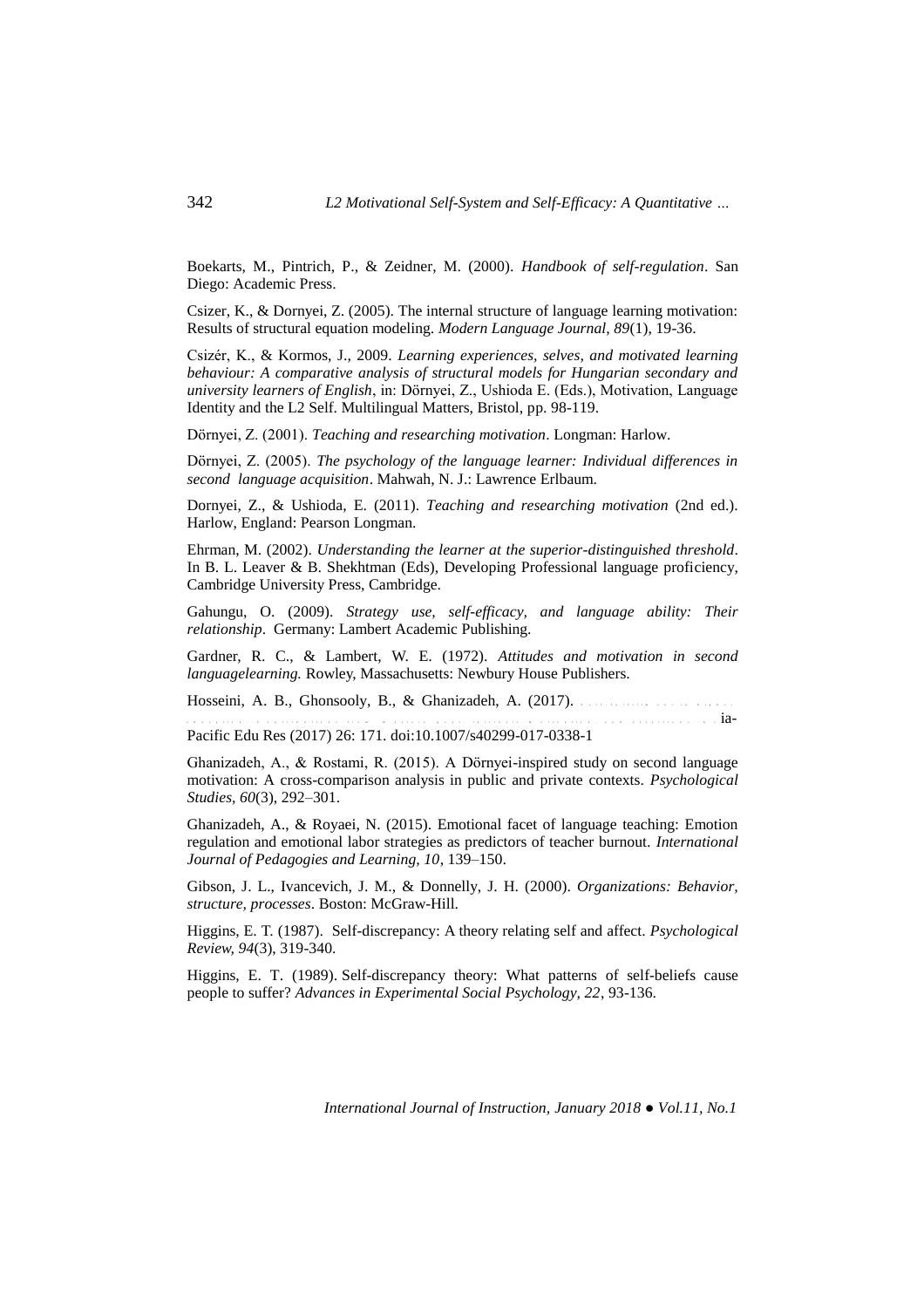Higgins, E. T. (1998). Promotion and prevention: Regulatory focus as a motivational principle. *Advances in Experimental Social Psychology, 30*, 1–46.

Jahedizadeh, S., Ghanizadeh, A., & Ghonsooly, B. (2016). The role of EFL learners' demotivation, perceptions of classroom activities, and mastery goal in predicting their language achievement and burnout. *Asian-Pacific Journal of Second and Foreign Language Education, 16*(1), 1-17. DOI 10.1186/s40862-016-0021-8

Julkunen, K. (1989). *Situation and task-specific motivation in foreign language learning and teaching*. Joensuu: University of Joensuu.

Lamb, T.E. (2009). *Controlling learning: relationships between motivation and learner autonomy*. In R. Pemberton, S. Toogood, & A. Barfield (Eds.), Maintaining control (pp. 67-86). Hong Kong: Hong Kong University Press.

Lambert, W. (1981). Bilingualism and language acquisition. In J. Winitz (Ed.). Native language and foreign language acquisition, *New York Academy of Sciences*, 9-22.

MacIntyre, P. (1995). How does anxiety affect second language learning? A reply to Sparks and Ganschow. *The Modern Language Journal, 79*, 90-99.

MacIntyre, P., Fram, S., Kushner, P. J., Bettex, N. D., O'brien, W. J., Hobbie, J. E., & kling., G. W. (2009). Climate-related variations in mixing dynamics in an Alaskan arctic lake. *Limnol. Oceanogr, 54*, 2401–2417.

Markus, H. R., & Nurius, P. (1986). Possible selves. *American Psychologist, 41*, 954– 969.

Michiko, U., & Osamu, K. (2012). Validating the L2 motivational self system in a Japanese EFL context: The interplay of L2 motivation, L2 anxiety, self-efficacy, and the perceived amount of information. *Language Education & Technology, 49*, 1-22.

Moos, D., & Azevedo, R. (2006). The role of goal structure in undergraduates" use of self-regulatory processes in two hypermedia learning tasks. *Journal of Educational Multimedia and Hypermedia, 15*(1), 49-86.

Nel, P. S., Gerber, P. D., Van Dyk, P. S., Haasbroek, G. D., Schultz, H. B., Sono, T., & Werner, A. (2001). *Human resource management*. (6<sup>th</sup> Ed.). Cape Town: Oxford Uuniversity Press.

Oxford, R. (1996). *Language learning strategies around the world: Cross cultural perspectives*. Second Language Teaching and Curriculum Center, University of Hawaii at Manoa. University of Hawaii Press.

Ortega, L. (2009). *Understanding second language acquisition*. London: Hodder Arnold.

Papi, M. (2010). The L2 motivational self-system, L2 anxiety, and motivated behavior: A structural equation modelling approach. *System, 38*, 467–479.